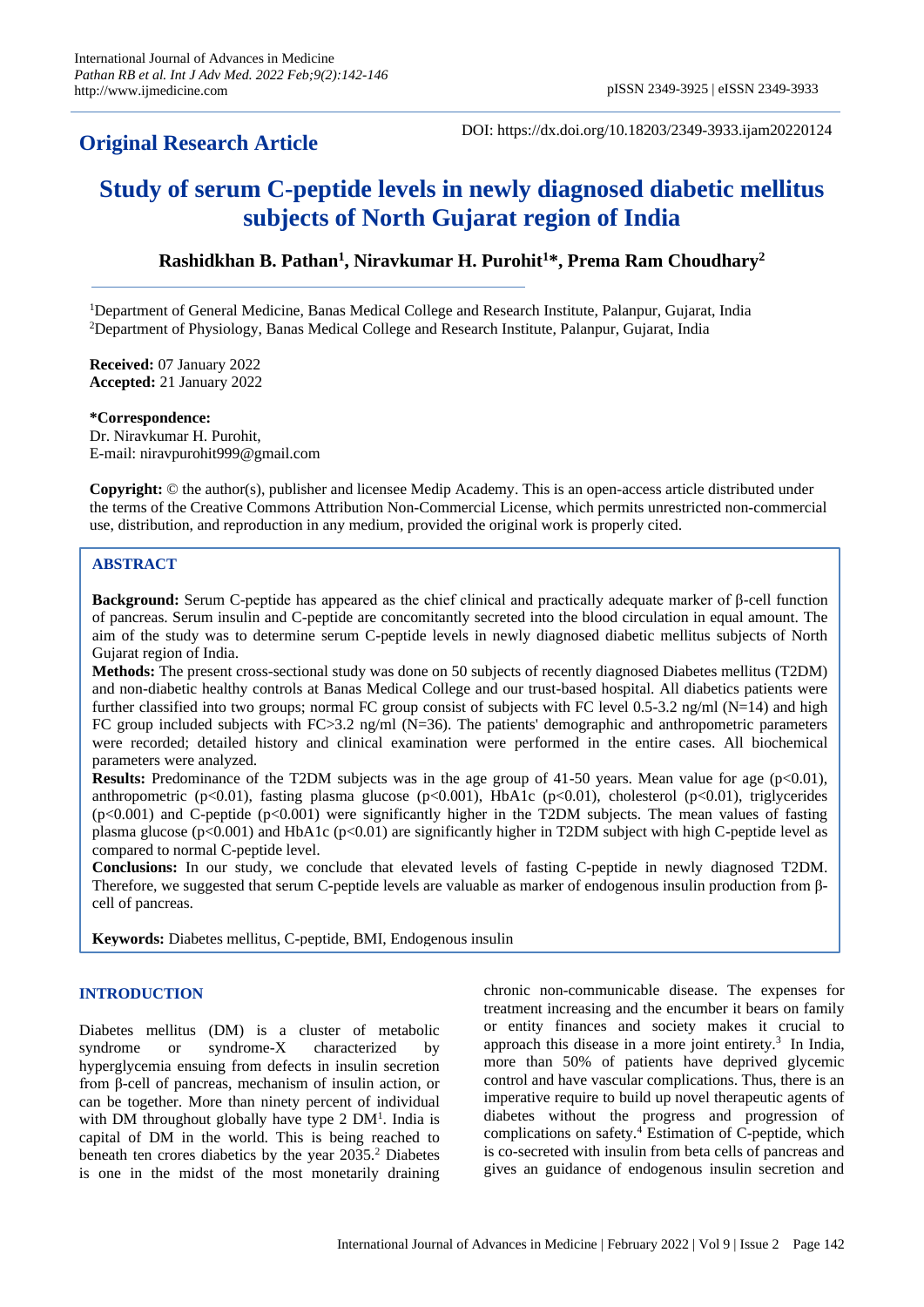pancreatic beta cell function.<sup>5</sup> Once DM is diagnosed, assay for C-peptide can be used to distinguish type 1 and type 2 DM and to differentiate those who necessitate insulin treatment from others who can be supervised by diet and physical activity.<sup>6</sup> The lack of C-peptide in type 1 DM or its surplus in type 2 DM leads to the development of disorders in the cardiovascular, neurological, excretory function and other physiological systems.<sup>7</sup> It is revealed that C-peptide within the physiological concentrations has ant-inflammatory, immune-modulatory and neuro-protective effects, so that it and its synthetic analogues can be broadly used to treat diabetic patients and to avert DM complications.<sup>8</sup> The aim of the study was to know the serum C-peptide levels in newly detected diabetic patients in population of North Gujarat.

#### **METHODS**

The present cross-sectional study was carried out in the department of general medicine, General Hospitals associated with Banas Medical College and Research Institute Palanpur and our private trust-based Hospital in Banaskantha, Gujarat, India, over period of one year from July 2020 to June 2021. All newly diagnosed type 2 DM patients attending the OPD of the hospital during the study period were enrolled in the present study.

Total 50 newly diagnosed type 2 DM patients, age ranging 31 to 60 years, before commencement of any pharmacological treatment for DM, were selected for present study. 50 age and sex-matched healthy volunteers selected from the patient's entourage and health care professionals were incorporated in the control group. All diabetics patients were further classified into two groups depending on the Fasting serum C-peptide (FC) level, normal FC group consist of subjects with FC level 0.5- 3.2 ng/ml (N=14) and high FC group included subjects with  $FC>3.2$  ng/ml (N=36).

Subjects with any acute infirmity, any acute or complex chronic complications of DM were excluded from present study. The written informed consent was obtained from all participants before starts of study.

All information was collected from all subjects by semi structured questionnaire. A detailed clinical history was taken such as age and sex, symptomatic, past history of hypertension and other endocrine disorders, any family history of diabetes, hypertension, dyslipidemia, liver disease, history of smoking, and history of alcohol consumption. Clinical examination was also performed, anthropometric measurement including height, weight, BMI, waist circumference, hip circumference, and waist to hip ratio were also measured. The waist circumference was measured at the mid-point between the lower border of the rib cage and the iliac crest, whereas the hip circumference was recorded at the widest point between the hip and buttock.

The biochemical parameters like Fasting blood glucose (FBG), total cholesterol, Triglycerides (TG), and Highdensity lipoprotein cholesterol (HDL-C) levels were determined by enzymatic method using commercial available diagnostic kit on fully automated biochemical analyzer. Low density lipoproteins cholesterol (LDL-C) was determined by using Friedwald formula. Serum cpeptide was estimated by quantitative Enzyme-linked immunoassay (ELISA) method. HbA1c was estimated by immune-fluorescence technique on quantitative immunoassay analyzer using a commercially available diagnostic kit. The study protocol was approved by Institutional ethics committee human (IEC-H).

#### *Statistical analysis*

Data was analyzed using Statistical Package for Social Sciences, version 20 (SPSS Inc., Chicago, IL). Results for continuous variables are presented as mean±standard deviation, and unpaired student's' test was used for significant difference between two variables. Chi-square test and Fischer's exact Chi square test were used for the comparison of categorical variables and presented as percentage. The level p<0.05 was considered as significance.

#### **RESULTS**

Demographic characteristics are presented in Table 1 and 2. The total of 100 subjects was included in this study. Study group (T2DM) consist of 50 subjects (14 female, 36 male, mean age 48.56±5.25) and control group included 50 subjects (10 female and 40 male, mean age 40.62 $\pm$ 2.75). Total male subjects are 76 (76%) and female subjects are 24 (24%) in both groups

In our study, preponderance of the T2DM subjects was in the age group of 41-50 years.

Out of 50 subjects, 5 subjects are 31-40 years (10%), 25 subjects are 41-50 years (50%), 15 subjects are 51-60 years (30%) and 5 subjects are  $>60$  years (10%).

Table 3 shows the anthropometric and biochemical variables of the study population. Differences between anthropometric and biochemical variables between subjects with T2DM and healthy control, were tested by Student independent t-test. Mean value for age  $(p<0.01)$ , body mass index  $(p<0.01)$ , waist-hip ratio  $(p<0.05)$ , fasting plasma glucose  $(p<0.001)$ , HbA1c  $(p<0.01)$ , total cholesterol  $(p<0.01)$ , triglycerides  $(p<0.001)$  and Cpeptide  $(p<0.001)$  were significantly higher in the T2DM subjects as compared to control subject. HDL-C levels were significantly lower in the T2DM subjects when compared to control healthy subjects ( $p<0.01$ ). The mean value of LDL-C was slightly higher in T2DM patients as compared to healthy control subjects but this difference was statistically non-significant (p>0.05).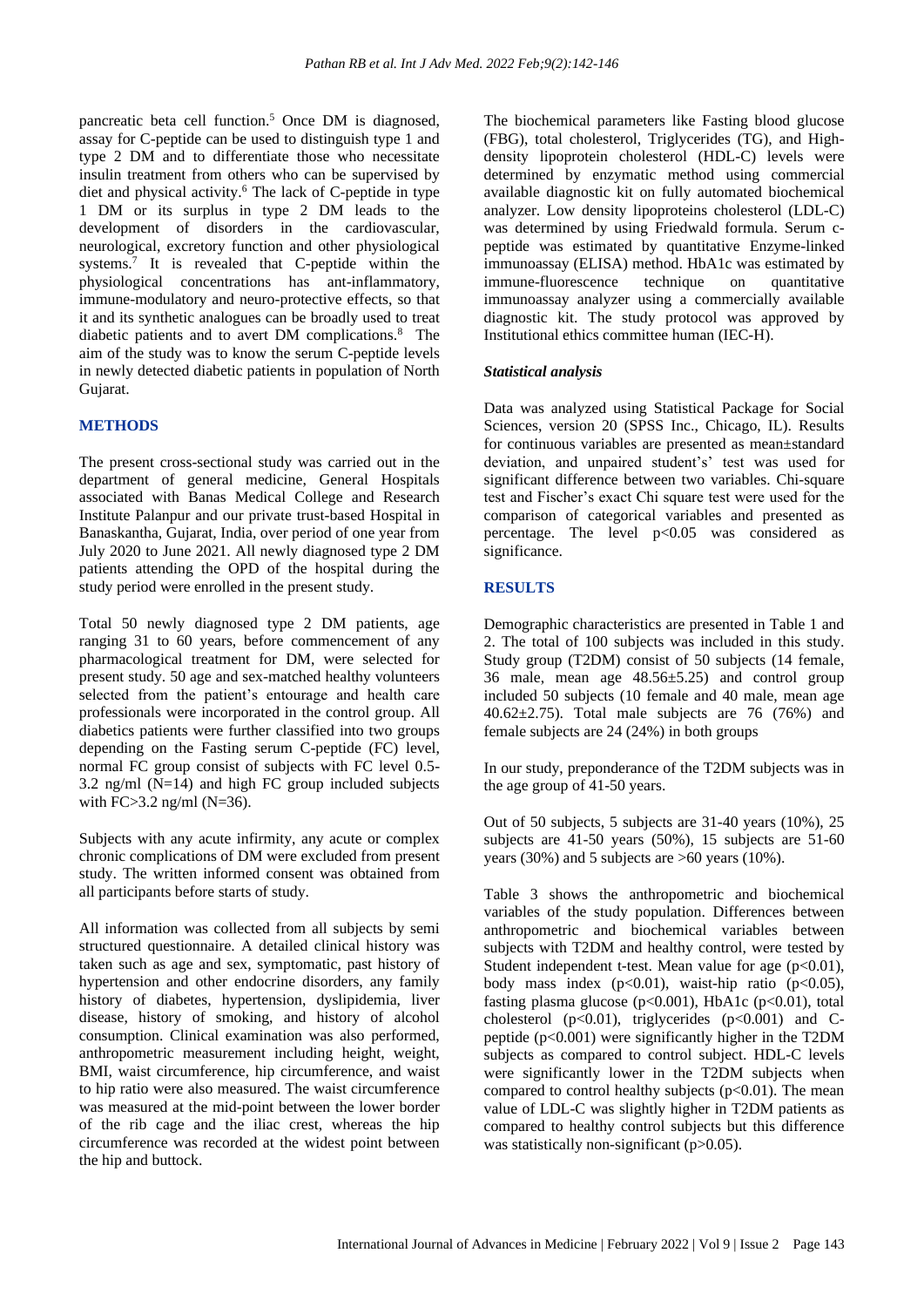The comparison of obesity and diabetic profile markers among T2DM subjects between normal and high cpeptide level are illustrated in Table 4. The mean values of fasting plasma glucose  $(p<0.001)$  and HbA1c  $(p<0.01)$  are significantly higher in T2DM subject with high Cpeptide level as compared to normal C-peptide level where as not significantly difference found with respect to body mass index (p>0.05).

#### **Table 1: Age wise distribution of subjects in both groups.**

| Age group (years) | Cases $(T2DM)$ $(N=50)$ |             | Control $(N=50)$ Level of significance |
|-------------------|-------------------------|-------------|----------------------------------------|
| 31-40             | $05(10\%)$              | $10(20\%)$  |                                        |
| $41 - 50$         | 25 (50%)                | $20(40\%)$  |                                        |
| 51-60             | $15(30\%)$              | $10(20\%)$  | P < 0.001                              |
| >60               | $05(10\%)$              | $10(20\%)$  | As per Chi-square test                 |
| <b>Total</b>      | 50 (100%)               | $50(100\%)$ |                                        |

Note: Two side p values are <0.05, considered significant. The row/column variables are significantly associated.

#### **Table 2: Distribution of subjects according to gender.**

| <b>Gender</b> | Cases $(T2DM)$ $(N=50)$ | Control $(N=50)$ | Total $(N=100)$ | Level of<br>significance           |
|---------------|-------------------------|------------------|-----------------|------------------------------------|
| <b>Male</b>   | 36 (72%)                | $40(80\%)$       | 76 (76%)        | $P<0.05$ as per Chi<br>square test |
| Female        | 14 (28%)                | $10(20\%)$       | 24 (24%)        |                                    |
| <b>Total</b>  | 50 (100%)               | 50 (100%)        | $100(100\%)$    |                                    |

Note: Two side p values are < 0.05, considered significant. The row/column variables are significantly associated.

#### **Table 3: Biochemical variables of the study participants**

| <b>Biochemical variables</b>          | Cases $(T2DM)$ $(N=50)$<br>$(\text{mean}\pm\text{SD})$ | Control $(N=50)$<br>$(\text{mean}\pm\text{SD})$ | <b>Level of</b><br><b>significance</b> |
|---------------------------------------|--------------------------------------------------------|-------------------------------------------------|----------------------------------------|
| Age (years)                           | $48.56 \pm 5.25$                                       | $40.62 \pm 2.75$                                | P< 0.01                                |
| $BMI$ (kg/m <sup>2</sup> )            | $27.58 \pm 2.56$                                       | $23.76 \pm 1.20$                                | P< 0.01                                |
| Waist-hip ratio                       | $0.99 \pm 0.04$                                        | $0.92 \pm 0.02$                                 | P<0.05                                 |
| <b>Fasting plasma glucose (mg/dl)</b> | $168.91 \pm 53.72$                                     | $90.47 \pm 7.12$                                | P<0.001                                |
| HbA1c $(\% )$                         | $9.12 \pm 2.13$                                        | $4.98 \pm 0.25$                                 | P< 0.01                                |
| Total cholesterol (mg/dl)             | $195.20 \pm 26.52$                                     | $179.10 \pm 21.15$                              | P< 0.01                                |
| Triglyceride (mg/dl)                  | $199.40 \pm 70.76$                                     | $180.40 \pm 62.27$                              | P< 0.01                                |
| LDL-cholesterol (mg/dl)               | $114.14 \pm 20.24$                                     | $113.07 \pm 20.24$                              | P > 0.05                               |
| HDL-cholesterol (mg/dl)               | $36.82 \pm 2.48$                                       | $42.52 \pm 2.98$                                | P< 0.01                                |
| $C$ -peptide $(ng/ml)$                | $9.89 \pm 4.28$                                        | $1.24 \pm 0.21$                                 | P<0.001                                |

#### **Table 4: Comparison of obesity and diabetic profile markers in T2DM subjects between normal and high Cpeptide.**

| <b>Variables</b>               | <b>Normal C-peptide</b><br>$(0.5-3.2 \text{ ng/ml})$<br>$(N=14)$ (mean $\pm SD$ ) | <b>High C-peptide</b><br>$(>3.2 \text{ ng/ml})$<br>$(N=36)$ (mean $\pm SD$ ) | <b>Level of</b><br>significance |
|--------------------------------|-----------------------------------------------------------------------------------|------------------------------------------------------------------------------|---------------------------------|
| <b>BMI</b> ( $kg/m2$ )         | $28.41 \pm 2.68$                                                                  | $27.60 + 2.32$                                                               | P > 0.05                        |
| Fasting plasma glucose (mg/dl) | $136.89 \pm 31.24$                                                                | $189.48 \pm 78.27$                                                           | P<0.001                         |
| <b>HbA1c</b> $(\% )$           | $7.94 \pm 1.35$                                                                   | $10.49 \pm 2.64$                                                             | P< 0.01                         |

#### **DISCUSSION**

T2DM is one of the foremost causes of morbidity and mortality worldwide. In this cross-sectional study, population of 50 patients of newly diagnosed DM 2 type, 36 (72%) patients were males and 14 (28%) patients were females. The mean age of the T2DM patients is 48.56±5.25 years (range 31-60). The globe figures show that general age of detecting Type 2 diabetes is 40-45 years.<sup>9</sup> The Asian (Indian) data show that it is 5-10 years earlier than that of globe figures. In our study also the age group with most patients is 30-60 years.<sup>10</sup>

In our study evaluated the endogenous insulin secretary ability of the study participants by assessing fasting serum c-peptide. Not single newly diagnosed T2DM patients had a c-peptide level beneath the normal range. C-peptide was elevated in new T2DM subjects in comparison to the non-diabetic healthy controls  $(9.89\pm4.28 \text{ vs } 1.24\pm0.21 \text{ ng/ml}, p<0.001)$ . This point out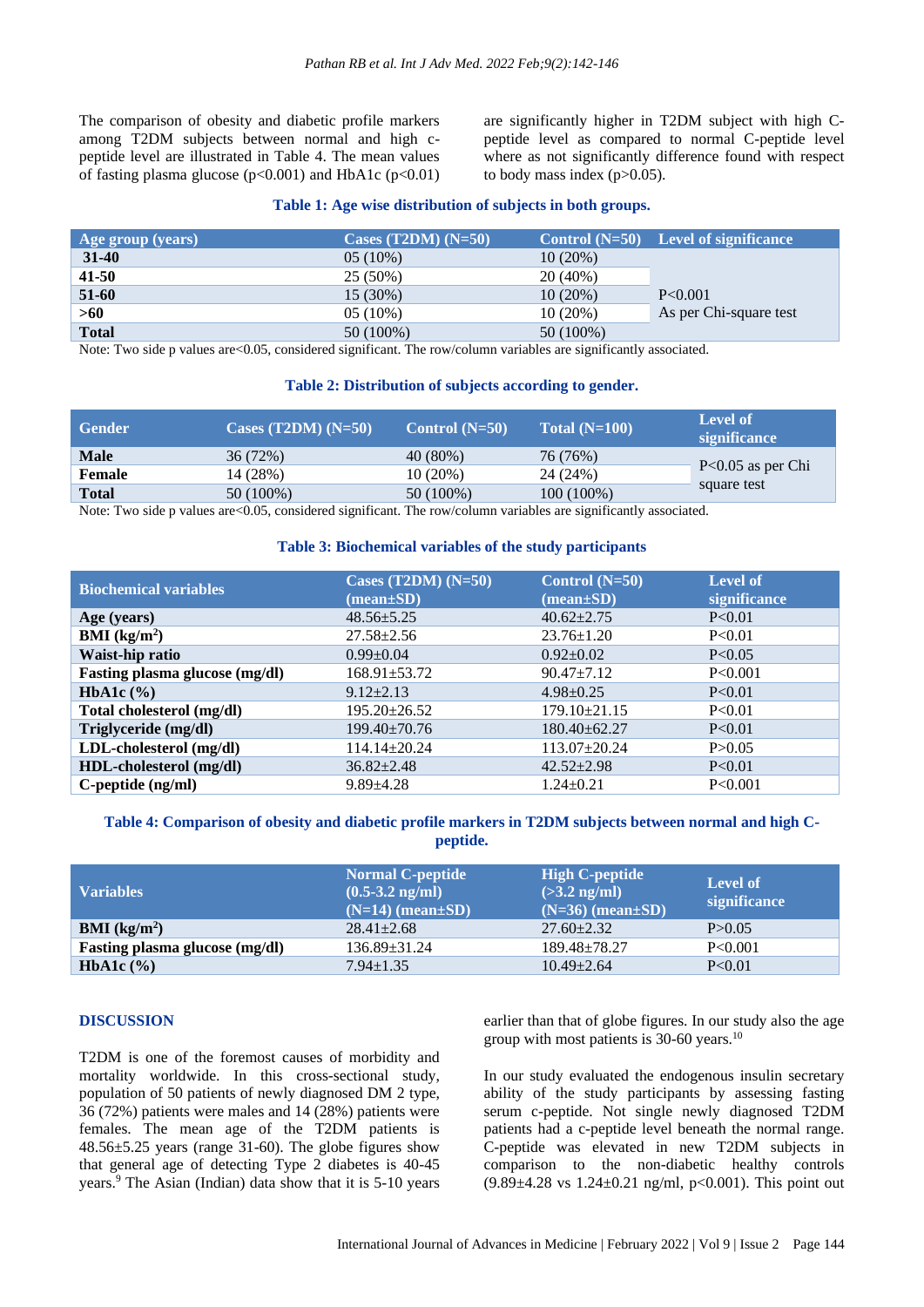that the T2DM subjects had no complete drops in insulin secretion; there was a compensatory raise in insulin secretion in numerous to conquer the insulin resistance which was not estimated in our study. Only a few studies have evaluated C-peptide status in T2DM, particularly in newly detected T2DM. Neha et al in their study, reported new T2DM subjects to have higher C-peptide levels than healthy controls.<sup>11</sup>

In our study, 36 (72%) of the T2DM subjects had increased (>3.2 ng/ml) fasting C-peptide level and the rest 14 (28%) had normal level (0.5-3.2 ng/ml) of Cpeptide. Elevated level of c-peptide suggested the potential excellent response to insulin sensitizers and other oral anti-diabetic drugs.<sup>12</sup> In this study mean HbA1c level significantly higher in T2DM subject with higher Cpeptide level and it was  $10.49 \pm 2.64$ . A study done by Hasan et al observed the higher HbA1c  $(10.69\% \pm 2.64)$  in newly diagnosed Bangladeshi T2DM subjects which was similar to our study. $^{13}$  The HbA1c level of this study subjects point out that their diabetes can be controlled by metformin plus another second line oral anti-diabetes drug without insulin use.<sup>12</sup> In our study, the high cpeptide group of the T2DM subjects had significantly higher levels of fasting plasma glucose and HbA1c than the normal c-peptide group. In the early period of T2DM, when blood glucose rises there is a compensatory increase of insulin secretion in a in proportion manner to maintain the blood glucose within the normal range. If embroidered insulin secretion cannot conquer the insulin resistance, hyperglycemia occurs.<sup>14</sup> elevated glycemic index in elevated C-peptide T2DM subjects equal the pathophysiology of T2DM.

In our study, no difference was reported in BMI between T2DM subjects with high c-peptide level and normal Cpeptide level, a significant positive relationship was reported between c-peptide and BMI in the studied T2DM subjects. Obesity is connected with insulin resistance and more insulin secretion is needed to conquer the higher level of insulin resistance in obese subjects. Mariyam et al had similar observations to our findings.<sup>15</sup>

#### *Limitations*

In present study, sample size was small and randomization of sampling was not performed. This study was a single district level hospital based not a multicentric study therefore findings may not reflect the entire society. In addition, insulin resistance was not estimated thus relative insulin deficiency could not be established in our study.

#### **CONCLUSION**

In our study, we conclude that elevated levels of fasting C-peptide in newly diagnosed T2DM. Therefore, we suggested that serum C-peptide levels are valuable as marker of endogenous insulin production from β cell of pancreas. Further study can be investigating the exact role of insulin resistance and insulin secretary defects in this field.

*Funding: No funding sources Conflict of interest: None declared Ethical approval: The study was approved by the Institutional Ethics Committee*

#### **REFERENCES**

- 1. American Diabetes Association. 2. Classification and Diagnosis of Diabetes: Standards of Medical Care in Diabetes-2019. Diabetes Care. 2019;42(1):13-28.
- 2. WHO, International Health Federation. The Diabetes Action Now. Geneva: WHO; 2004.
- 3. WHO. The World Health Report. Available at: https://www.who.int/whr/2010/10\_su. Accessed on 28 December 2021.
- 4. Siraj ES, Reddy SS, Scherbaum WA, Abdulkadir J, Hammel JP, Faiman C. Basal and postglucagon Cpeptide levels in Ethiopians with diabetes. Diabetes Care. 2002;25(3):453-7.
- 5. Bamashmos M. Relationship between c-peptide and chronic complications in yemini type 2 diabetic patients. J Bio Innov. 2018;7(6):922-32.
- 6. Vlad A, Serban V, Sima A, Timar R, Roşu M. The value of basal C peptide and its relationship with pancreatic autoantibodies in young adults with type 2 diabetes mellitus. Rom J Intern Med. 2004;42(2):333-41.
- 7. Ko GT, So WY, Tong PC, Chan WB, Yang X, Ma RC, et al. Effect of interactions between C peptide levels and insulin treatment on clinical outcomes among patients with type 2 diabetes mellitus. CMAJ. 2009;180(9):919-26.
- 8. Haban P, Simoncic R, Zidekova E, Ozdin L. Role of fasting serum C-peptide as a predictor of cardiovascular risk associated with the metabolic Xsyndrome. Med Sci Monit. 2002;8(3):175-9.
- 9. Usmani R, Gupta BK, Kaur J. Serum C-peptide and insulin levels in patients of metabolic syndrome. Int J Clinic Biochem Res. 2016;3(4):482-6.
- 10. International Diabetes Federation. IDF Diabetes Atlas. 7th ed. Belgium: International Diabetes Federation; 2015.
- 11. Sharma A, Kaur J, Uppal V, Singh I. Correlation of Serum C-Peptide and Serum uric acid Levels with Glycated Hemoglobin in Patients of Type 2 DM. Int J Clinical Biochem Res. 2016;3(3):330-4.
- 12. Leighton E, Sainsbury CA, Jones GC. A Practical Review of C-Peptide Testing in Diabetes. Diabetes Ther. 2017;8(3):475-87.
- 13. Hasan ABM, Fariduddin M, Ghosh DK, Islam, Rahman M, Sultana, et al. Vitamin B12 is Found Sufficient in Newly Diagnosed Type 2 Diabetes in a Hospital Based Study. Int J Diabetes Metab Disord. 2016;1(1):1-5.